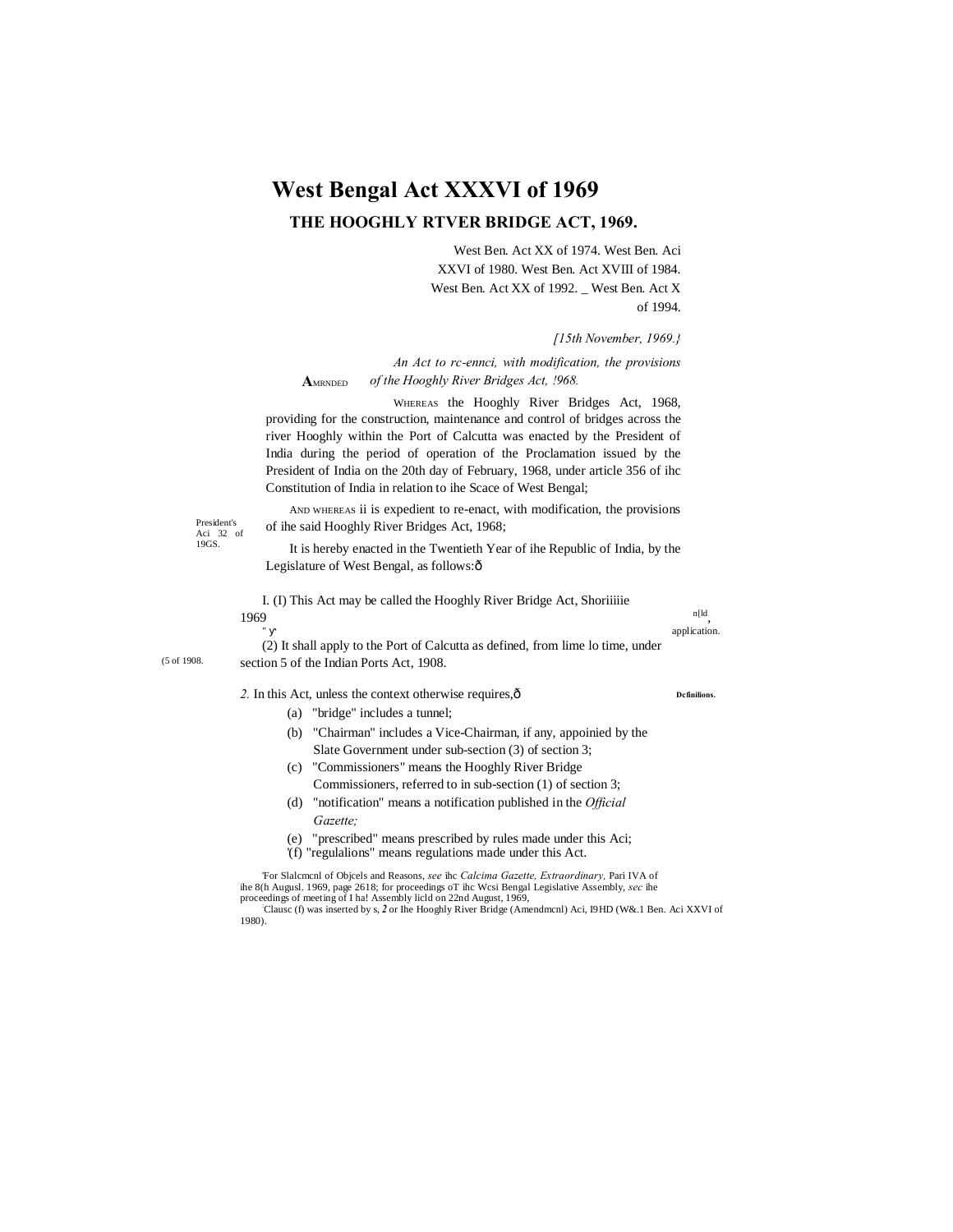**194** *The Hooghly River Bridge Act, 1969.*

## *(Sections 3-7.)*

Provisions of.lhc Act lo bc; camed ul by Commissioners.

3. (1) The duly of carrying out the provisions of this Act shall, subject to such conditions and limitations as the State Government may, by notification in the *Official Gazette* think fit to impose, be vested in a body of Commissioners to be called the Hooghly River Bridge Commissioners.

(2) The Commissioners shall be a body corporate having perpetual succession and a common seal with power to acquire, hold and dispose of property, and to enter into any contract and shall by the said name sue and be sued.

(3) The body of Commissioners shall consist of a Chairman and such number of other members as the State Government may, by notification, appoint.

(4) The Chairman or any other member appointed under subsection (3) shall be entitled to receive such fees for the performance of his duties under this Act as the State Government may prescribe.

Resignation of Chairman an J members.

4. TheChairmanoranyothermemberofthebodyof Commi s s ione rs may resign his office by giving notice in writing to the Slate Government and on such resignation being accepted by the State Government he shall be deemed to have vacated his office.

5. No act or proceeding of the Commissioners shall be invalid by reason only of the existence of any vacancy amongst its members or any defect in the constitution thereof.

Validity of acts and proceedings

Transaction of business.

6. (I) The Commissioners shall meet at such time and place and shall, subject to the provisions of sub-sections (2) and (3), observe such rules of procedure in regard lo transaction of business at its meeting as may be prescribed.

(2) The Chairman or in his absence the Vice-Chairman, if any, shall preside al a meeting of the Commissioners and in the absence of both the Chairman and the Vice-Chairman the members present shall elect one from amongst themselves to be the President of the meeting.

(3) All questions coming before a meeting shall be decided by the votes of the majority of members present and voting and in the case of equality of voles, the person presiding shall have a second or casting vote.

7. (1) The Commissioners may appoint such officers and other employees as they consider necessary for the efficient performance of their functions under this Act:

Officers and oiher employees of Ihe Commis-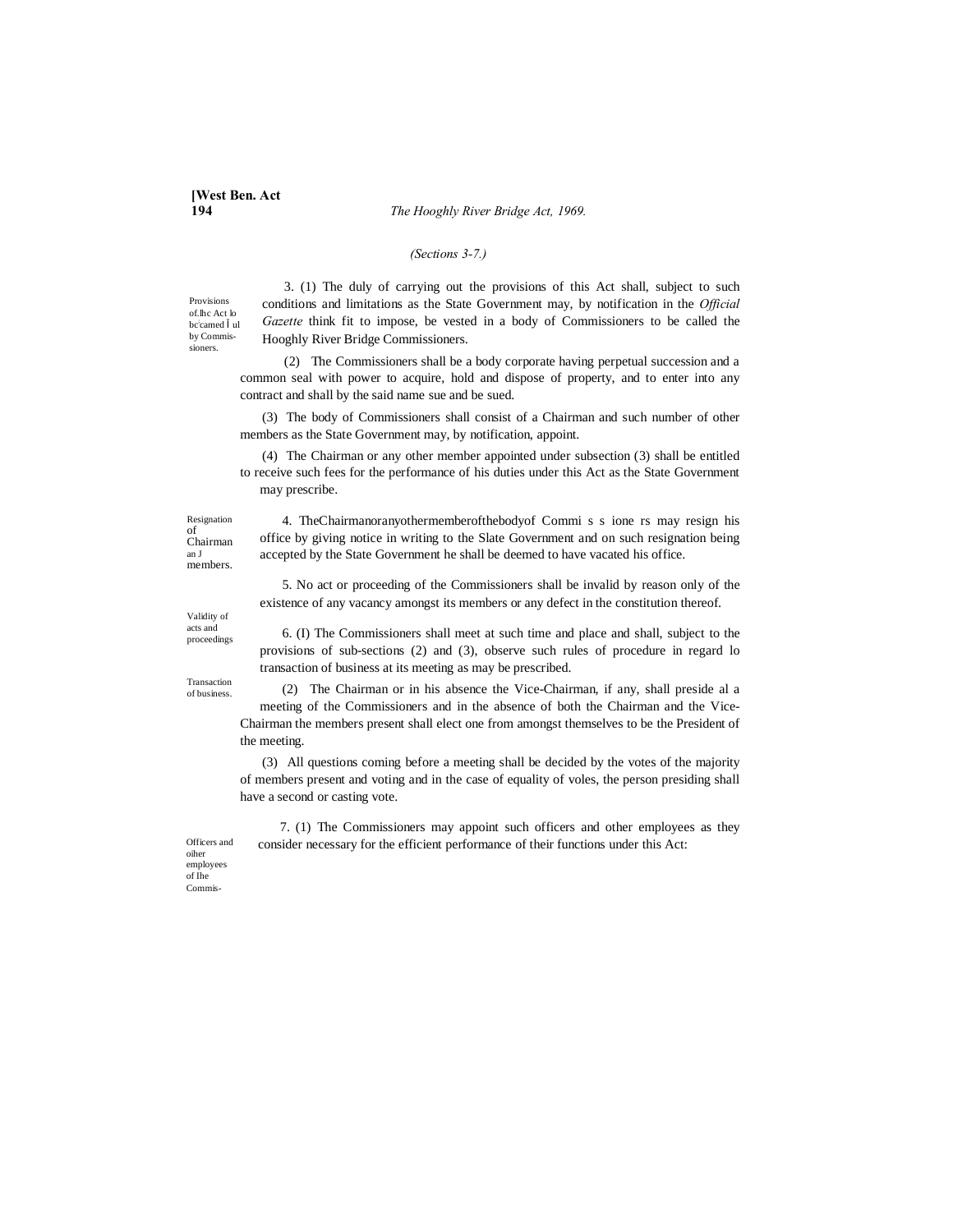## *The Hooghly River Bridge Act, 1969.* **195 XXXVI of 1969.]**

#### *(Seelions 8-11.)*

Provided that no post carrying a monthly salary of rupees one thousand or more shall be created or abolished without the prior approval of the SLaLe Government.

(2) The terms and. conditions of service of the officers and other employees of the Commissioners including their scalcs of pay shall be such as may be prescribed.

Officers and other 8. No person who has, directly or indirectly by himself or his partner or agent, any share or interest in any contract, by or on behalf of the Commissioners or in any work undertaken by the Commissioners shall become or remain an officer or employee of the Commissioners. .

employees of (he Commissioners not lo<br>have any have any interest in contract, etc,

Functions of 9. Subject to the provisions of sub-section (1) of section 3 and section 30 the functions of the Commissioners shall be—

- Commissioners. (a) to construct bridge or bridges across the river Hooghly, according to such design, of such materials and quality, and at such place or places together with such approaches, as the Commissioners may, subject to the approval of the Slate Government, consider suitable; and
- (b) to maintain, control and improve such bridge or bridges together with the approaches.

Power lo mise loans, 10. (1) The Commissioners may, with the previous approval of the State Government and subject to such terms and conditions as the State Government may think fit to impose, raise such loans as are necessary for carrying out their functions under this Act.

(2) All loans raised under sub-section (1) shall be guaranteed by the State Government as lo repaymenL of principal and payment of interest at such rale as the Stale Government may, in consultation with the Commissioners, fix at the lime the loan is raised.

"11. (1) The Commissioners may, for ihe purpose of carrying out Levy of their functions under this Act, levy tolls on all types of vehicles and <sup>tons</sup> animals passing over or through any bridge constructed under this Act at such rates as may be determined by ihe State Government from time lo time:

'Section II was substituted for the origin ill section by s. 2 of the Hooghly River Bridge {Amendment) Act, 1992 (West Ben. Act XX of 1992).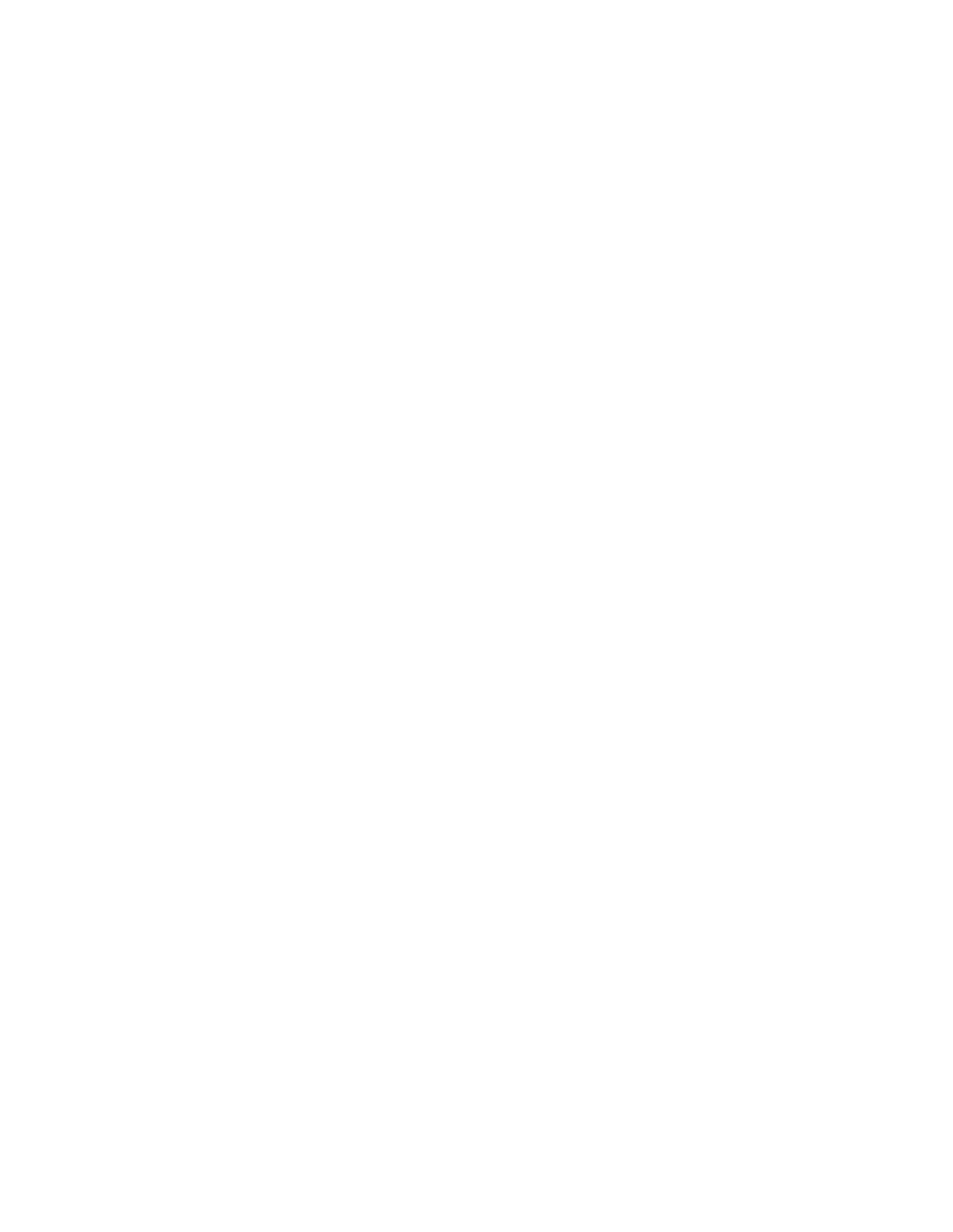**5** *The Hooghly River Bridge Act, 1969.*

## *(Sections 12, J3.)*

Provided thai no loll shall be levied on any military or police vehicle, vehicle belonging [o Ihe Commissioners, ambulance belonging lo any local authority or hospital, '[fire-fighting vehicle, vehicle of any Member of Parliament or Legislative Assembly, vehicle of any Judge of the Supreme Court of India or the High Court, vehicle of ihe Mayor or the Deputy Mayor of ihe Calcutta Municipal Corporation or the Howrah Municipal Corporation, or vehiele of such officer or officers of the State Government as may be authorized by the Slale Government in this behalf, and vehicles of such other persons as may be notified by Lhe State Government, using such bridge on duty.]

(2) For ihe purpose of levy of lolls under sub-section (1), the Commissioners may establish such number of loll-bars as ihey may consider necessary, and may undertake collection of tolls through such officers or agents as may be appointed by them in this behalf:

Provided ihat no agent shall be appointed for the purpose as aforesaid except with the prior approval of lhe State Government.

Tabic of lolls lo be published and hung up.

Power for rccovcry or  $ln$ 

12. The Commissioners shall, by notification, publish a table of tolls to be levied under sub-section (1) of section 11 and shall cause copies of such table legibly written in English, Bengali and Hindi to be hung up in some conspicuous place near every toll-bar for the information of all persons required to pay such lolls.

13. (I) Any person appointed to collect tolls may refuse any vehicle or animal to pass through a toll-bar until the toll due on such vehicle or animal, as the case may be, has been paid.

(2) If ihe toll due on any vehicle or animal is not paid on demand the person appointed to collect the same may, withouL prejudice to the liablity of any person for prosecution under any provision of this Act, seize the vehicle or animal, or such part of its load, if any, as may be sufficient in value to defray the toll, and if any toll remains unpaid for iwenty-four hours, with the cost arising from such seizure\* the case shall be brought before such officer as may be appointed by the Commissioners to superintend the collection of the said toll, who may, after issue of notice to hold a sale by auction not later than noon of the third following day, exclusive of Sunday or any closed holiday, sell the property seized for discharge of the loll and all expenses occasioned by such nonpayment, seizure and sale and cause any balance that may remain, to be returned, on demand, to the owner of the property:

Provided lhal if at any lime before the sale has been concluded, the person whose properly has been seized lenders to the officer holding the sale, the amount of all the expenses incurred and double lhe loll payable, the said officer shall forthwith release the property seized.

'Words within the square brackets were substituted for (he words "or firc-lighling vehicle, using such bridge in duty." by s. 2 of lhe Hooghly River Bridge (Amen J merit) Aci, 199-1 (West Ben. Act X of 1994).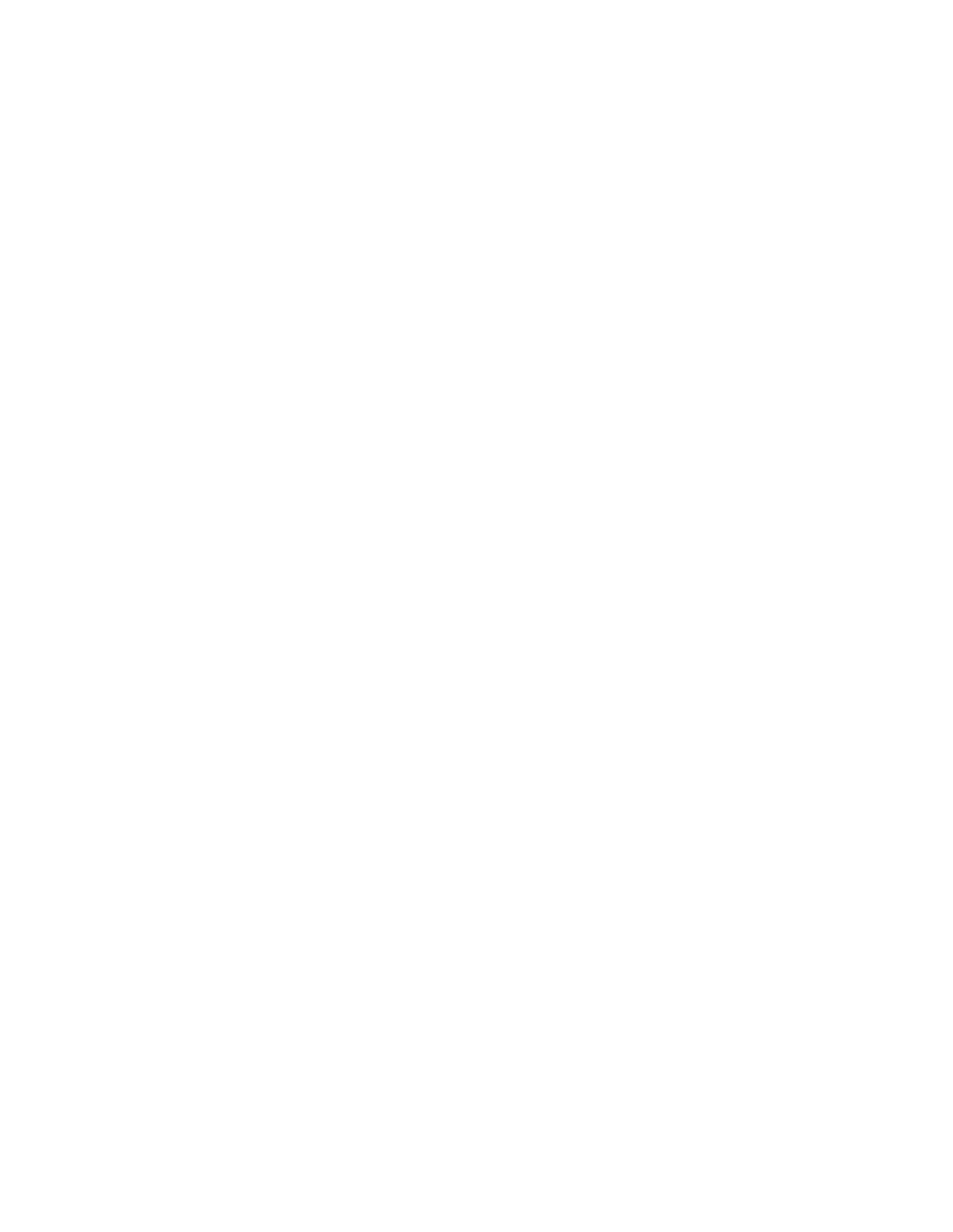## *(Sections 14-18.)*

(3) If ihe load or part thereof seized under sub-section (2) consists of articles which are subjcct to speedy and natural decay, or consists of livestock, the same may forthwilh be sold and ihe sale-proceeds dealt with in Ihe manner specified in sub-section (2).

(4) Notwithstanding anything contained in this section, the surplus of the salc-proceeds of any property seized under this section may be utilised for the payment of any fine imposed for contravention of the provisions of seciion 14, and any property which has been seized under this section may be sold for the realisation of any such fine.

14. No person faking through a toll-gate any vehiclc or animal shall refuse lo pay the toll due on such vehicle or animal or shall fraudulently avoid payment of such toll.

15. No person who is appointed under this Act to collect lolls shall demand or take any toll other than that authorised under this Acl.

16. The Commissioners may compound for any period not exceeding one year at a lime, with any person for a certain sum to be paid by such person for a fixed number of vehicles or animals to be taken by him through a loll-gaie, in lieu of the ordinary toll payable.

17. All police-officers shall be bound lo assist the toll-collectors when required, and, for that purpose, shall have the same powers as they have in the exercise of their ordinary police duties.

18. (1) The Commissioners shall maintain a fund lo be called the Hooghly River Bridge Fund and credit shall be given to the said fund of any income derived fromô

- (a) grant from Government or any other source;
- (b) loans from Government or any olher source;
- (c) issue of debeutures;
- (d) tools collected under this Act; and
- (e) any oiher source as may be approved by the Slate Government.

(2) All moneys belonging lo Ihe said Hooghly River Bridge Fund shall vest in the Commissioners in trust for the purposes of this Act.

(3) The Slate Government may, by rules, provide for the manner of payment of moneys into the said Hooghly River Bridge Fund and for ihe investment, custody and disbursement of such moneys.

Prohibition of refusal or avoidance or payment of loll.

Prohibition of inking unauthorised tolls.

Composition in rcspcct of (oils.

Policeofficcrs ! assist.

The Hooghly River Bridge

Fund.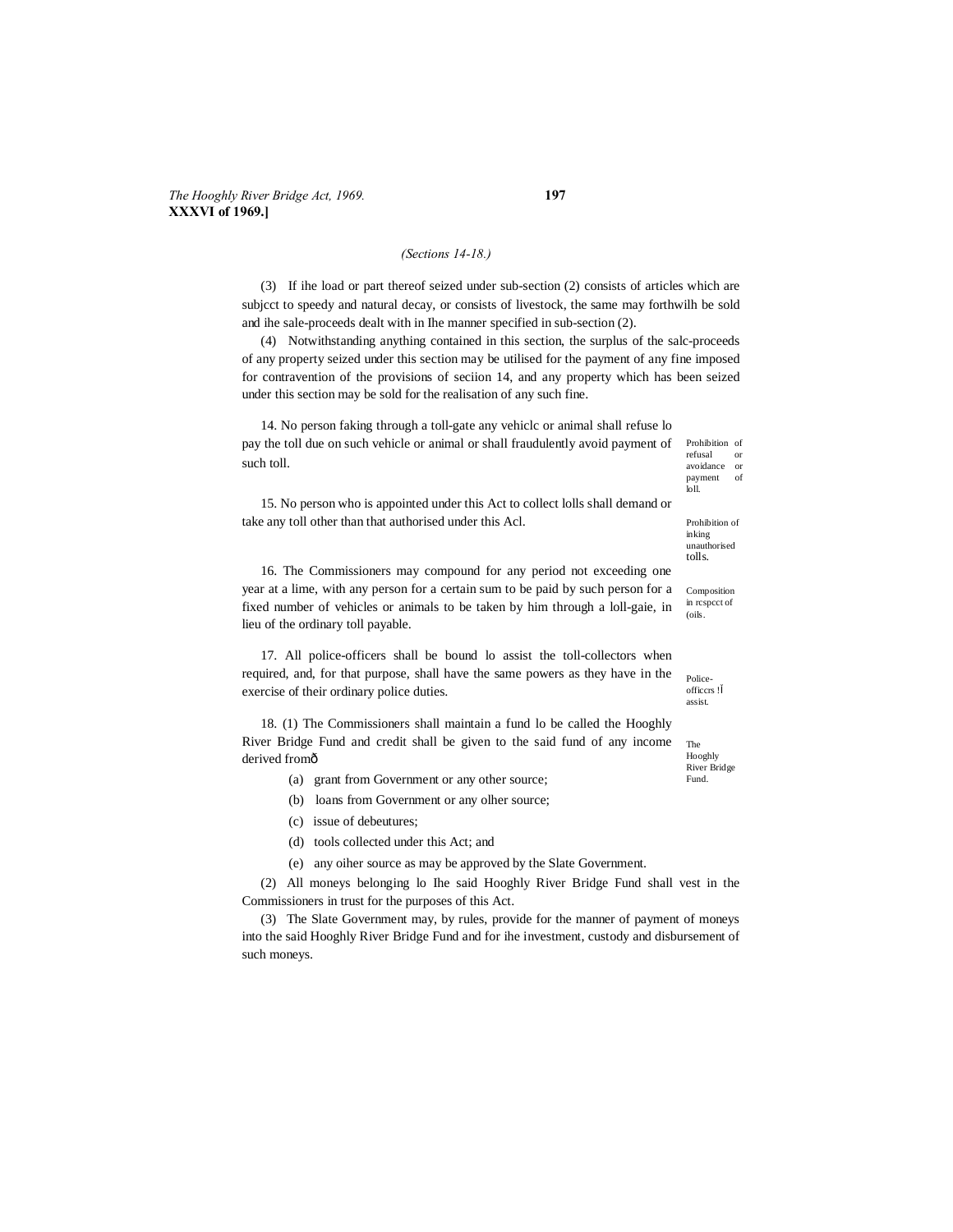**198** *The Hooghly River Bridge Act, 1969.*

#### *(Sections ISA and 19-21.)*

Dc legal ion. 'ISA. Subject to Ihe provisions of ihis Act, Ihe Commissioners may,

by order in writing, authorise one or more of such officers drawing a monthly salary of not less than rupees one thousand as may be specified in Die orderô

- [a) to appoint such other officers and employees whose maximum
	- monthly salary is less lhan rupees one thousand; (b) to incur such expenditure for canrying out the purposes of (his
	- Acl on such conditions as may be determined by regulations.

Accounis 19, The Commissioners shall keep an account of all Ihe receipts and andaudn. expenditure in such manner and in such form as the State Government may prescribe and the account shall be examined and audited annually by an auditor or auditors appointed by the Stale Government.

Budget, 20. (1) The Commissioners shall by ihe first day of March each year cause lo be prepared and submitted to the State Government a budget estimate showing in such form as may be prescribed, their anlicipated income and expenditure for Ihe next financial year.

> (2) The State Government shall within thirty days from the date of receipt of ihe budget estimate eiiher accord ils approval lo the same or . return it lo the Commissioners with such comments and suggestions thereon as

it deems necessary.

(3) The Commissioners shall resubmit the budget estimate lo the Stale Government within fifteen days from ihe date of receipt thereof together wilh their replies on the comments and suggestions made by the State Government and ihe Slate Government shall after considering these replies return the budget estimate within fifteen days thereafter wilh or without modifications and the budget estimate shall be deemed to have been finally approved wilh or without such modifications, as the case may be.

(4) If the Slate Government does not accord its approval to ihe budget estimate within thirty days of ihe receipt thereof for such approval or within fifteen days of the resubmission thereof with or wilhout modification, the said estimate shall be deemed to have been approved by the State Government in the form in which it was last submitted io the State Government.

Supplemen- 21. The Commissioners may, ai any lime during the year for which wry budgci. budget estimate has been prepared and approved under section 20,

cause a supplementary estimate lo be prepared and submitted lo the Slate Government for approval in the same manner as if it were an original budget estimate.

'Section ISA was inserted by s. 3 of ihc Hooghly River Bridge (Amendment) Acl, I9R0 (West Ben. Acl XXVI of 1980).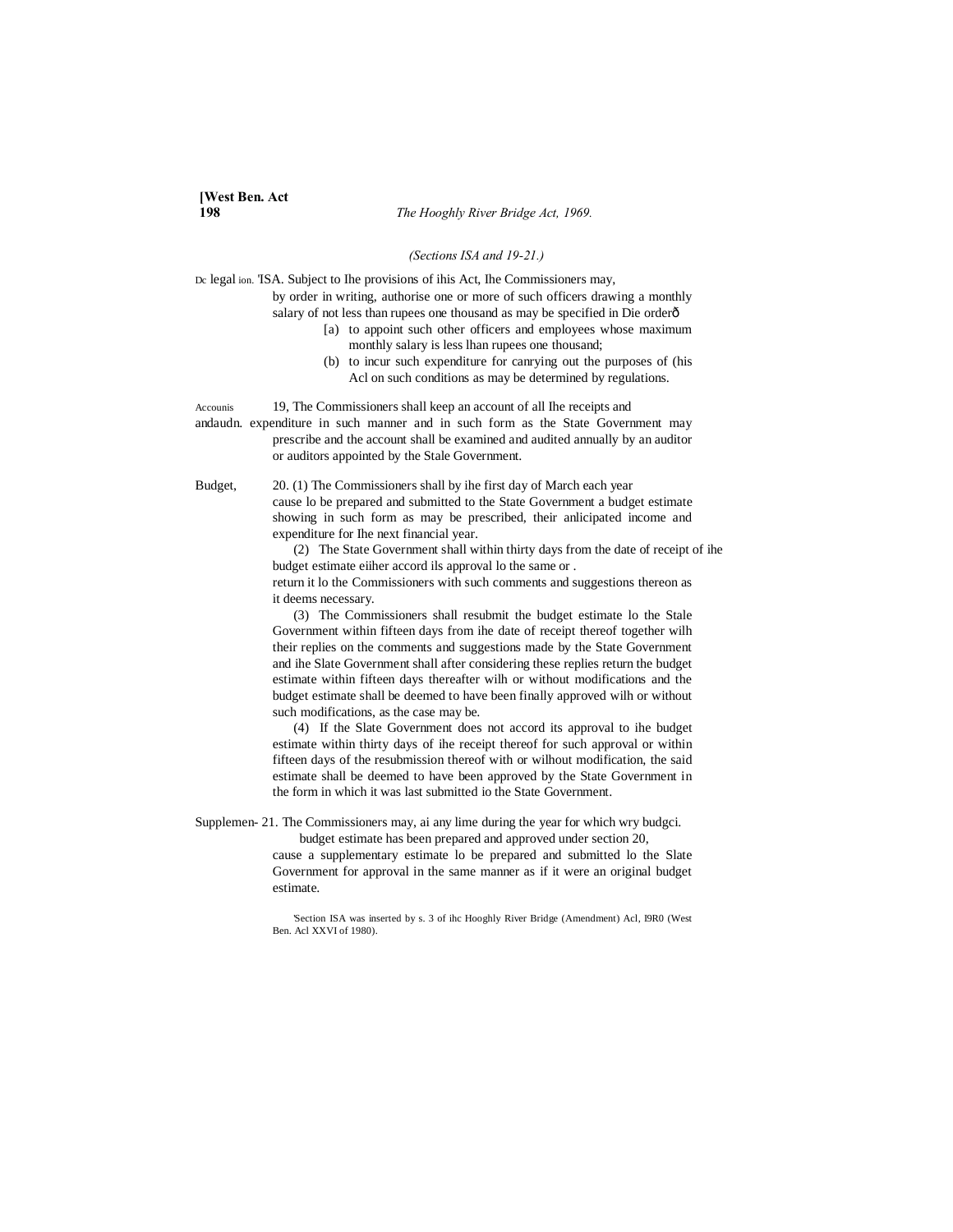#### *(Sections 22, 23.)*

*22.* If, in the opinion of the Stale Government, the Commissioners have made default in lhe performance of their duties under tliis Act, the State Government may, by notification, dissolve the body of Commissioners constituted under section 3 and may, by notification, constitute another body of Commissioners or take under its own management the construction, maintenance, improvement and control of any bridge or

Powers in cose or dcfaull by Commissioners,

municipal uxalion.

bridges constructed under this Act together with the approaches thereto and also the arrangements for the service and repayment of any loan raised under this Act, and thereupon all the powers conferred and duties imposed by this Act upon the Commissioners and all contracts entered into or liabilities incurred by the Commissioners under this Act shall be deemed to be transferred to the Commissioners reconstituted as aforesaid or to the Slate Government, as the case may be, and the Commissioners so reconstituted or the State Government, as the case may be, may take possession of the bridge or bridges constructed under this Act and lhe approaches thereto and or all properties and moneys vested by this Act in the Commissioners:

Provided that before proceeding under this section the Slate Government shall give a reasonable opportunity lo lhe Commissioners to show cause as to why lhe proposed action shall not be taken.

Land and 23. Lands required for the construction of any bridge under this Act including its foundations, approaches and slopes or for any improvement thereof together wilh all

structures of bridges when la be exempt from or when ID be liable (o structures on such lands forming part of such bridge which vest in Ihe Commissioners, ô (i) shall be exempt, or

(ii) shall not be exempt,

from the rate or rates leviable under the Calcutta Municipal Aci, 1951, the Calcutta

Municipal Act, 1923, as extended lo the Municipality of Howrah, lhe Howrah Municipal Act, 1965, the Bengal Municipal Act, 1932 or the Chandemagore Municipal Aci, 1955, as the case

West Bengal Aci XXX11I of 1951. Bengal Aci III or 1923. West Bengal Act XVII of 1965. Bengal Act XV of 1932. West Bengal Aci XVIII of 1955. may be, according asô (i) they are not, or (ii) they are, let out lo tenants or otherwise utilised for deriving income. *Explanation.*  $\hat{o}$  In ibis section, the expression "income" does not include income from levy of tolls.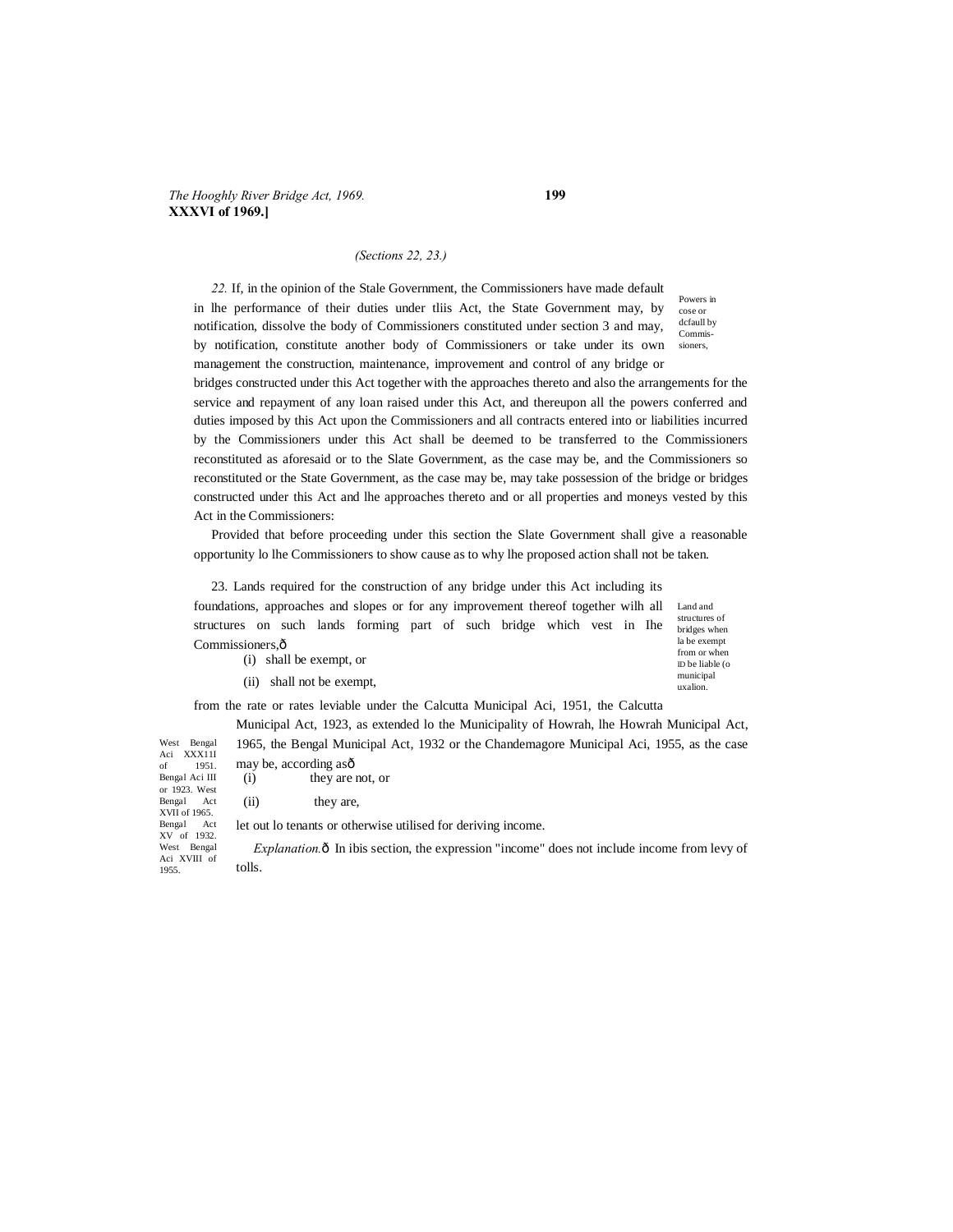**200** *The Hooghly River Bridge Act, 1969.*

#### *(Seaions 24-27.)*

Compulsory acquisition or ~ requisition and Acquisition of Land.

I of 1894. Act It of '24. Any land, wilh or without structures ihereon, required by ihe Commissioners Tor carrying out their functions under this ACL may be acquired under the provisions of the Land Acquisition Act, [894, or may be requisitioned and acquired under the provisions of the West Bengal Land (Requisition and Acquisition) Act, 1948, and any such acquisition or requisition and acquisition shall be deemed lo be

West Ben.

1948,

made for a "public purpose" within the meaning of clause (f) of section 3 of the Land Acquisition Act, 1894, or for a public purpose referred to in sub-section (1) of section 3 of ihe West Bengal Land (Requisition and Acquisition) Act, 1948, as the case may be.

Bar lo  $224A$ . No acquisition under the provisions of the Land Acquisition Acl, 1894 or requisition or acquisition or requisition and acquisiton under the provisions of ihe WesL Bengal Land (Requisition and Acquisition) Acl, 1948, of any land required by the Commissioners for carrying out their

jurisdiction of Court.

functions under this Act, shall be called in question in any court oF law.

indemnity, 25. No person shall be entitled lo any compensation or any loss or injury which he may sustain by reason of any obstruction lo the navigation of the river Hooghly which may be caused by operations connected with ihe construction of any bridge or approaches under this Act or wilh the repair of such bridge or approaches or for any interference with any rights vested or otherwise, which may result from operations connected with such construction or repair.

26. No suit or other legal proceeding shall lie against ihe Commissioners for any damage caused or likely to be caused and no suit, prosecuiion or oiher legal proceeding shall lie against any person in the employment of the Commissioners, for anything in good faith done or purported lo be done under this Act.

> 27. The Commissioners may, for the puipose of carrying out iheir functions under this Act, undertake survey of any area and for that purpose it shall be lawful for any officer of the Commissioners of the workmen of such officersô

- (a) lo enter upon and take level of any land; or
- (b) lo dig or bore into the sub-soil; or

(c) to mark levels and boundaries by placing marks and cutting trenches; or

Power undertake survey.

Protection of action taken under the **A**CL

> 'Section 24 was substituted for the original section by s. 2 of the Hooghly River Bridge (Amendment) Acl, 1974 (Wc5l Ben. Acl XX af 1974).

'Scc'i'.on 24A was inserted by s. 3. *ibid.*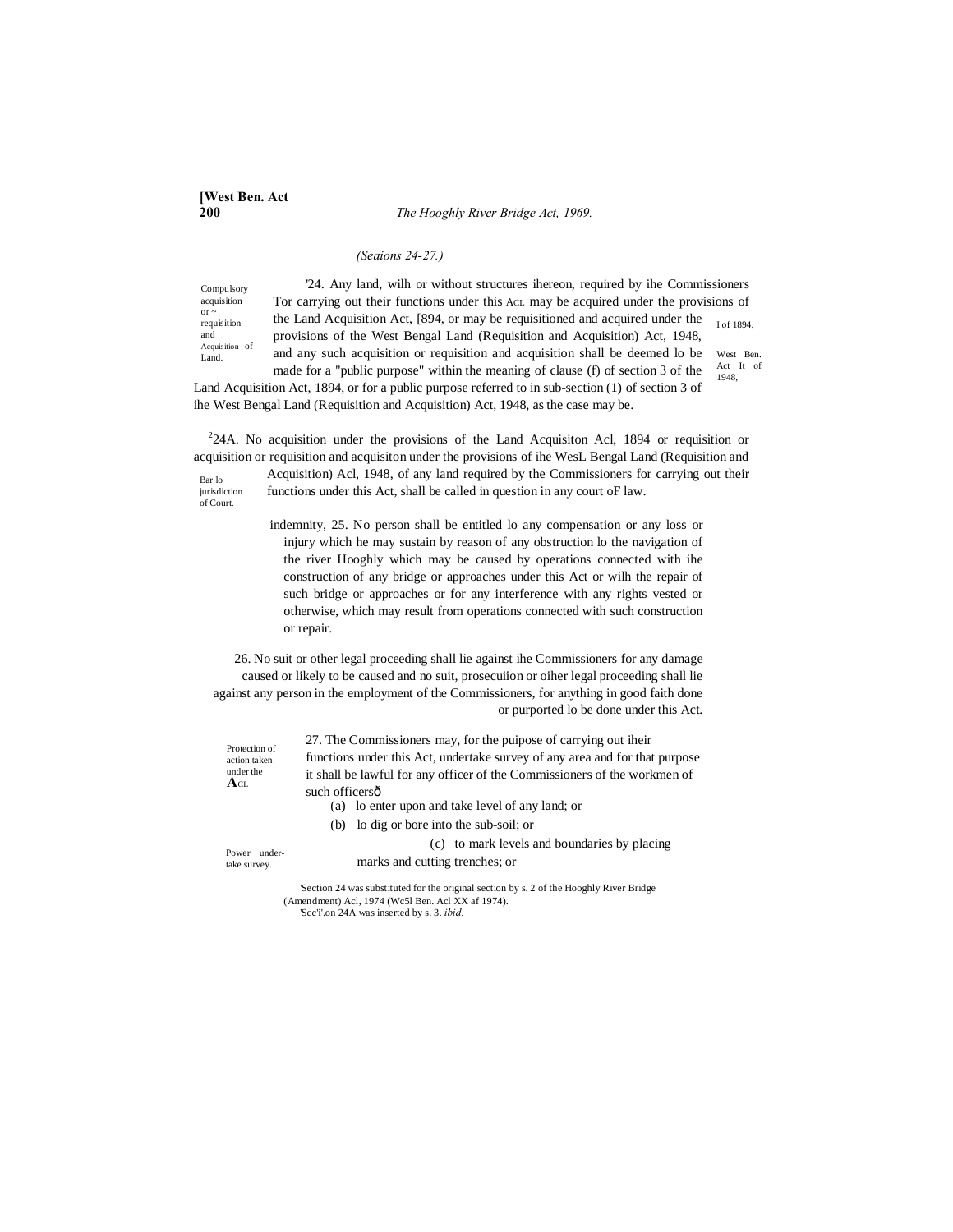XXXVI oF 1969. J

## *(Sections 28-30 and 30A.)*

(d) where otherwise Lhe survey cannot be completed and levels taken and boundaries marked, to cut down and clear away any part of any standing crop, fence or jungle:

Provided (hat before entering upon any land, the Commissioners shall give notice of their intention to do so lo the owner or occupier of lhe land in such manner as may be prescribed.

28. (1) In order lo ensure lhe safely of any bridge or the approaches thereto constructed under this Act, the Commissioners may, after consultation with the chief executive officer of (he municipal body concerned, the General Manager of the Calcutta Metropolitan Water and Sanitation Authority and the Commissioners for the Port of Calcutta, by notification, prohibit the sinking of tube-wells within such distance from the piers of such bridge as may be specified in ihe notification.

(2) The Commissioners may, be order to be served in such manner as may be prescribed, direct the removal, within such tim& as may be specified in lhe order, of any tube-well which is, in their opinion, likely to endanger the safety of any bridge or approaches constructed under this Act.

29. (I) Whoever contravenes the provisions of section 14 or section 15 shall be punishable with fine which may extend lo fifty rupees.

- (2) Whoever contravenes the provisions of any notification issued under sub-section (1) of section 28 or fails to comply with any direction made under sub-seciion (2) of that section shall be punishable wilh fine which may extend to five hundred rupees and in the case of a conlinuing contravention or failure, wilh additional fine which may extend to fifty rupees for every day during which such contravention or failure continues after conviction for the first such contravention or failure.

30. The State Government may, after consultation with the Commissioners, give lo the Commissioners such directions relating to the performance of their functions and duties under this Act as appear to the Slate Government to be requisite in the public interest and Ihe Commissioners shall give effect lo such directions.

'30A. The Commissioners may constitute a provident fund for the benefit of officers and other employees of Lhe Commissioners in such manner and subject to such conditions as may be determined by regulations : [and also specify the date or dates from which the regulations shall come into force or shall be deemed to have come into force].

Penally

Power lo prohibit sinking of or dirccl removal of tube-wells.

Directions by State Govern mem.

Provident Fund.

<sup>&#</sup>x27;Section 30A was inserted by s. 4 of the Hooghly River Bridge (Amendment) Act, 19&0 (West Bun, Act XXVI of I9SD).

<sup>&#</sup>x27;Words within the square brackcis were inserted by s. 2 of (he Hooghly River Bridge (Amendment )Acl, 1984 (West Ben. Act XVItl of 1984).